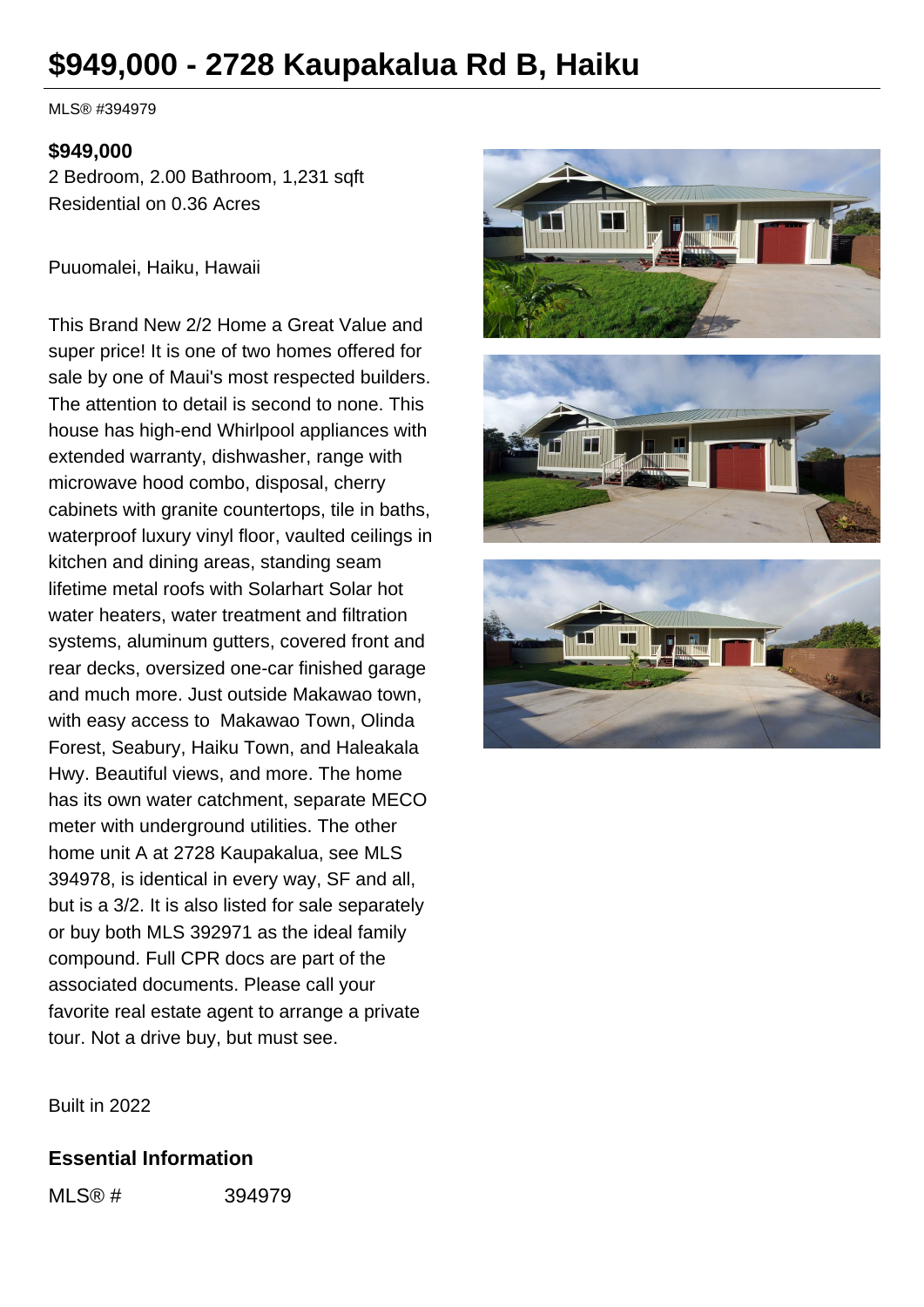| Price              | \$949,000               |
|--------------------|-------------------------|
| <b>Bedrooms</b>    | 2                       |
| <b>Bathrooms</b>   | 2.00                    |
| Square Footage     | 1,231                   |
| <b>Land Tenure</b> | Fee Simple              |
| Acres              | 0.36                    |
| <b>Year Built</b>  | 2022                    |
| <b>Type</b>        | <b>Residential</b>      |
| Sub-Type           | Single Family           |
| <b>Style</b>       | 1 Story                 |
| Status             | Pending - Cont. To Show |

# **Community Information**

| 2728 Kaupakalua Rd B |
|----------------------|
| Haiku                |
| Puuomalei            |
| Haiku                |
| Hawaii               |
| 96708                |
|                      |

### **Amenities**

| <b>Utilities</b>      | Catch Water, Underground Electricity, Telephone, TV Cable |
|-----------------------|-----------------------------------------------------------|
| <b>Features</b>       | Wall/Fence                                                |
| <b>Parking Spaces</b> | 1                                                         |
| View                  | Other                                                     |
| Waterfront            | <b>None</b>                                               |

## **Interior**

| Interior          | Laminate                                                              |  |  |  |
|-------------------|-----------------------------------------------------------------------|--|--|--|
| Interior Features | Auto Garage Door Opener, Ceiling Fan(s), Dishwasher, Disposal, Dryer, |  |  |  |
|                   | Microwave, Range, Refrigerator, Smoke/Heat Detector, Solar Water      |  |  |  |
|                   | Heating, TV Cable, Washing Machine                                    |  |  |  |

### **Exterior**

| Roof         | Aluminum/Steel          |
|--------------|-------------------------|
| Construction | Double Wall, Wood Frame |

#### **School Information**

Elementary Makawao Elementary